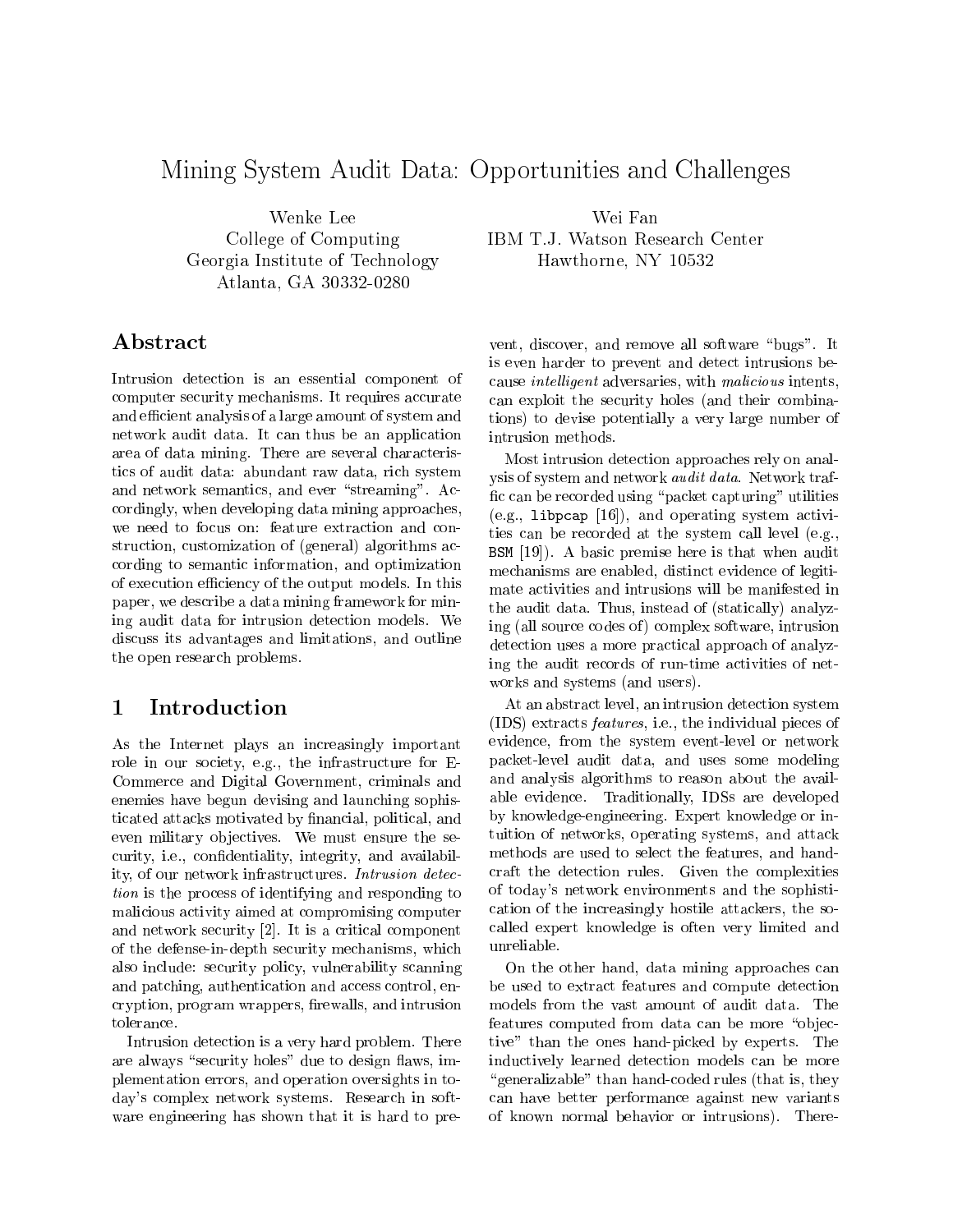fore, data mining approaches can play an important role in the process of developing an IDS. We need to point out that data mining should complement rather than exclude the use of expert knowledge. Our objective should be to provide the tools, grounded on sound statistics and machine learning principles, for IDS developers to construct better ID models quickly and easily. For example, experts can view and edit the patterns and rules produced by data mining approaches, and translate them into ef ficient detection modules.

The rest of the paper is organized as follows. We first give an brief overview of research in intrusion detection, particularly data mining-based ap-<br>2 proaches. We then describe the characteristics of audit data. We next present a data mining frame work for extracting features and computing detection models, and describe our experiments and results. We then discuss the benefits of as well as research challenges in applying data mining approaches to intrusion detection.

## 1.1 Related Work

Several influential research IDSs were developed from mid-80's to mid-90's. STAT [6] and IDIOT [8] are *misuse detection* systems that use the "signatures" of known attacks, i.e., the patterns of attack behavior or effects, to identify a matched activity as an attack instance. By definition, misuse detection is not effective against *new* attacks, i.e., those that do not have known signatures. NIDES [3] has an anomaly detection subsystem that uses established normal profiles, i.e., the expected behavior, to identify any unacceptable deviation as the result of an attack. Anomaly detection is capable of catching new attacks. However, new legitimate behavior can also be falsely identied as an attack, resulting in a false alarm. These systems and most of the later research and commercial systems are developed using a pure knowledge-engineering process.

In recent years, there have been several learningbased or data mining-based research efforts in intrusion detection. Warrender et al. [20] showed that a number of machine-learning approaches, e.g., rule induction, can be used to learn the normal execution profile of a program, which is the short sequences of its run-time system calls made. These learned models were shown to be able to accurately detect anomalies caused by exploits on the programs. Lane and Brodley developed machine learning algorithms for analyzing user shell commands and detecting anomalies of user activities [9]. A team of researchers at Columbia University have been working on data mining-based intrusion detection since 1996 (see Stolfo et al. [18] for an overview). The main capabilities developed in this research include: pattern mining and feature construction, cost-sensitive modeling for efficient runtime model execution, anomaly detection, learning over noisy data, and correlation analysis over multiple of data streams. The ADAM project at George Mason University is developing anomaly detection algorithms based on automated audit data analysis. (see http://ise.gmu.edu/~dbarbara/adam.html)

# Audit Data

The first step in applying or developing data mining approaches for an application is to have a basic understanding of the problem domain. We briefly discuss the main characteristics of audit data.

First, system audit data is "raw", i.e., in binary format, unstructured, and time dependent. For data mining, we need to first preprocess audit data to a suitable form, i.e., ASCII tabular data with attributes (or features). For example, data output by  $\blacksquare$ packets. The records are ordered by the timestamps (i.e., packet arrival time). In order to analyze a network connection, we need to first "summarize" all packet data that belong to the same connection. The connection data, in ASCII format, can contain for each connection its source and destination hosts, service (e.g., telnet, ftp, etc.), and the number of bytes transfered, etc., that describe the connection activities. The key objective of audit data preprocessing is to extract and construct appropriate features so that effective detection models can be constructed. The challenge for data mining is to develop techniques to automate some of the knowledge-intensive data preprocessing and feature extraction tasks.

Second, audit data contains rich network and system semantics. For example, network connections that originate from the same host, destine for the same host, or request the same service may be "related" to a specific user or program activity. Such semantics or context information is very useful in intrusion detection. The challenge for data mining is to customize the general algorithms to incorporate domain knowledge so that only the relevant patterns are computed from audit data.

Third, audit data is high-speed and high-volume streaming data. Auditing mechanisms are designed to record all network and system activities in great details. While this can ensure that no intrusion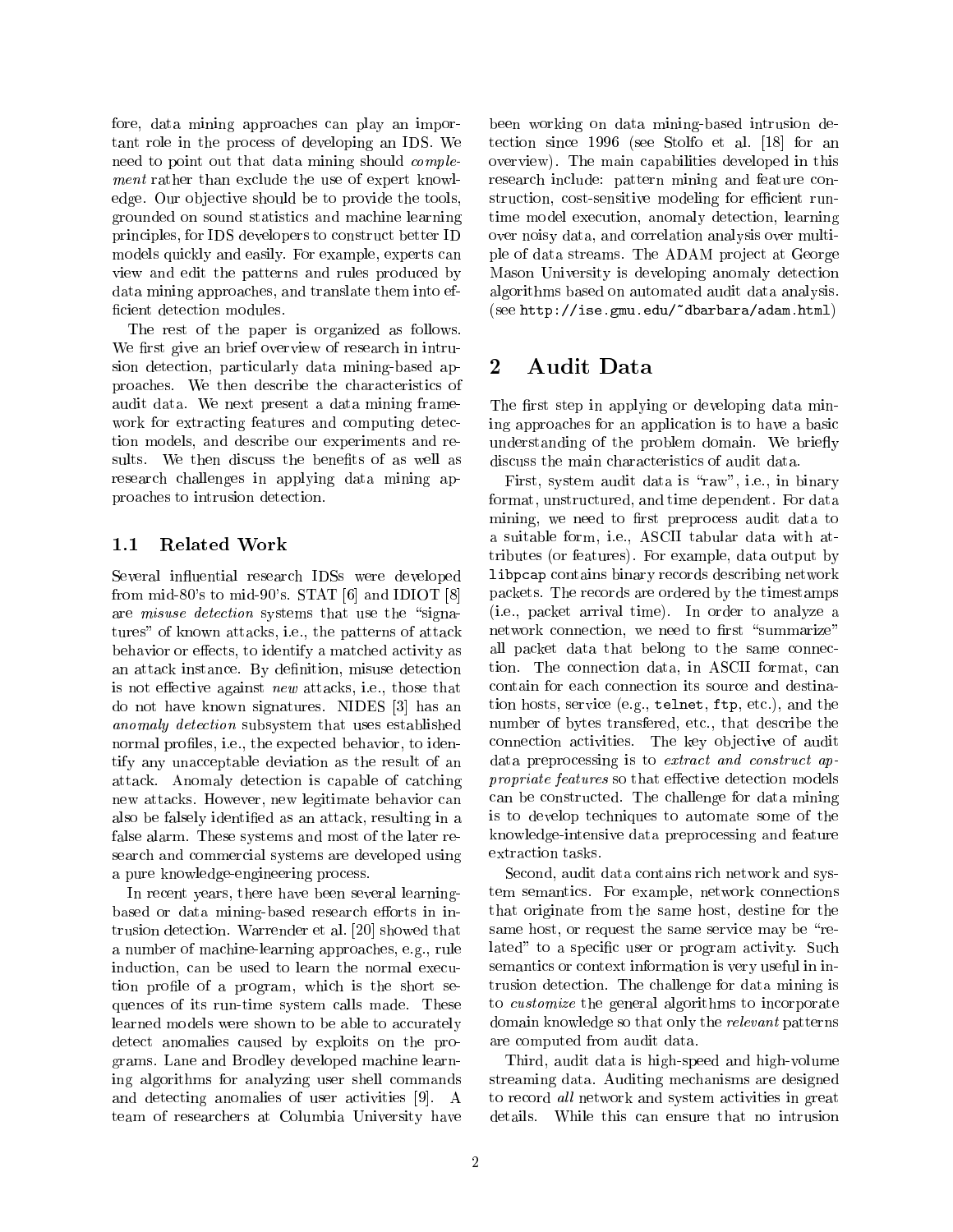evidence will be missed, the high-speed and high volume data stream requires the run-time execution of detection models be very efficient. Otherwise, the long delay in data analysis simply presents a time window for attacks to succeed. The challenge for data mining is to develop techniques to compute detection models that are not only accurate but also efficient in run-time execution.

## 2.1 Data Mining Algorithms

Several types of algorithms are particularly useful for mining audit data.

Classication An ideal application in intrusion detection will be to gather sufficient "normal" and "abnormal" audit data for a user or a program, then apply a classification algorithm to learn a classifier that can label or predict new unseen audit data as belonging to the normal class or the abnormal class.

Association analysis Associations of system features in audit data, for example, the correlation between command and argument in the shell command history data of a user, can serve as the basis for constructing normal usage profiles.

Sequence analysis Frequent patterns of timebased network and system activities provide guidelines for incorporating temporal statistical measures into intrusion detection models. For example, frequent patterns of network-based denial-of-service (DoS) attacks suggest that several per-host and perservice measures should be included.

## 3 A Framework

We have developed a data mining framework for constructing features and intrusion detection models from audit data [10]. Using this framework, raw  $(binary)$  audit data is first processed and summarized into network connection records (or host session records) containing a number of basic features: timestamp, duration, source and destination IP addresses and port numbers, protocol type, and an error condition ag. Specialized data mining programs [12, 10] are applied to compute frequent patterns, i.e., the association rules [1] describing the correlations among the features, and the frequent episodes [15] describing the frequently co-occurring events across the records. The consistent patterns of normal activities and the "unique" patterns associated with intrusions are then identied and analyzed to construct additional features for the records [13]. Machine learning algorithms (e.g., the RIPPER [4] classication rule learner) are then used to learn

the detection models. For (run-time) execution ef ficiency, multiple models each with different computation cost and detection accuracy are produced. The idea is to execute the lighter weight detection  $model(s)$  first; and if the desired prediction accuracy is not attained, the more time-consuming models will then be activated [5].

We next describe the key components of this framework in more details.

#### $3.1$ Pattern Mining and Comparison

We compute the association rules and frequent episodes from audit data, which capture the intraand inter- audit record patterns. These frequent patterns can be regarded as the statistical summaries of network and system activities captured in the audit data, because they measure the correlations among system features and the sequential (i.e., temporal) co-occurrences of events.

The basic association rules and frequent episodes algorithms do not consider any domain knowledge. That is, assume  $I$  is the interestingness measure of a pattern p, then  $I(p) = f(support(p), confidence(p)),$ where  $f$  is some ranking function. As a result, the basic algorithms can generate many rules that are "irrelevant" (i.e., uninteresting) to the application. When customizing these algorithms for audit data, we incorporate schema-level knowledge into the interestingness measures. Assume  $I_A$  is a measure of whether a pattern p contains the specified important (i.e. "interesting") attributes, our extended interestingness measure is  $I_e(p) = f_e(I_A(p), f(support(p), confidence(p))) =$  $f_e(I_A(p), I(p))$ , where  $f_e$  is a ranking function that first considers the attributes in the pattern, then the support and confidence values.

We discuss two kinds of important schema-level knowledge about audit data here. First, there is a partial "order of importance" among the attributes of an audit record. Some attributes are essential in describing the data, while others only provide auxiliary information. For example, a network connection can be uniquely identied by the combination of its start time, source host, source port, destination host, and service (destination port). These are the essential attributes when describing network data. We argue that the \relevant" association rules should describe patterns related to the essential attributes. We call the essential attribute(s) *axis* attribute(s) when they are used as a form of  $item$ constraints in the association rules algorithm. During candidate generation, an item set must contain value(s) of the axis attribute(s). We consider the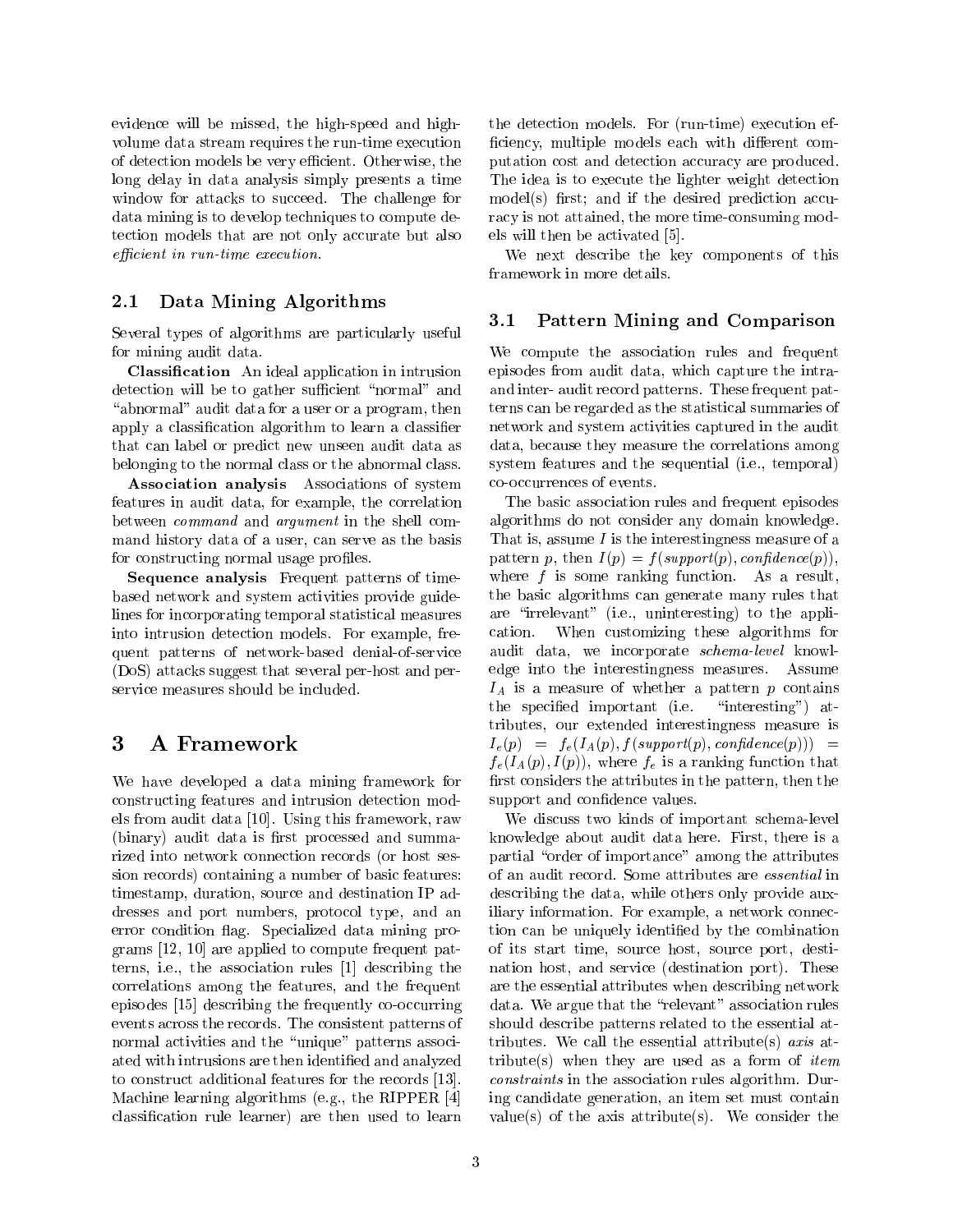correlations among non-axis attributes as not interesting. In other words, if  $p$  contains axis attribute(s), then  $I_A(p) = 1$ , else  $I_A(p) = 0$ . To avoid having a huge amount of "useless" episode rules, we extended the basic frequent episodes algorithm to compute frequent sequential patterns in two phases: compute the frequent associations using the axis attribute(s); then generate the frequent serial patterns from these associations.

Another interesting schema-level information is that some attributes can be the references of other attributes. A group of events are related if they have the same reference attribute value. For example, connections to the same destination host can be related. When mining for patterns of such related events, we need to use *reference* attribute as an item constraint. That is, when forming an episode, an additional condition is that, within its minimal occurrences, the records covered by its constituent itemsets have the same value(s) of the reference attribute(s). In other words, if the itemsets of <sup>p</sup> refer to the same reference attribute value, then  $I_A(p) = 1$ , else  $I_A(p) = 0$ .

We can compare the patterns, i.e., frequent episodes computed using our extended algorithms, from an intrusion dataset and the patterns from the normal dataset to identify those that exhibit only in the intrusion dataset. These patterns are then used for feature construction. The details of the pattern comparison algorithm is described in [13]. The idea is to first convert patterns into numbers in such a way that "similar" patterns are mapped to "closer" numbers. Then pattern comparison and intrusion pattern identification are accomplished through comparing the numbers and rank ordering the results. We devised an encoding procedure that converts each pattern into a numerical number, where the order of digit significance corresponds to the order of importance of the features. Each unique feature value is mapped to a digit value in the encoding process. The "distance" of two patterns is then simply a number where each digit value is the digit-wise absolute difference between the two encodings. A comparison procedure computes the "intrusion score" for each pattern from the intrusion dataset, which is its lowest distance score against all patterns from the normal dataset, and outputs the user-specied top percentage patterns that have the highest intrusion scores as the "intrusion only" patterns.

As an example, consider the "SYN flood" attack where the attacker uses many spoofed source addresses to send a lot of S0 connections (only the first SYN packet, the connection request, is sent) to

a port (e.g., http) of the victim host in a very short time span (the victim's connection buffer is filled up, hence Denial-of-Service). Table 1 shows one of the top intrusion only patterns, produced using service as the axis and dst host as the feature.

## 3.2 Feature Construction

Each of the intrusion patterns is used as a guideline for adding additional features into the connection records to build better classication models. We use the following automatic procedure for parsing a frequent episode and constructing features:

- Assume  $F_0$  (e.g.,  $dst\_host$ ) is used as the reference feature, and the width of the episode is  $w$ seconds.
- Add the following features that examine only the connections in the past  $w$  seconds that share the same value in  $F_0$  as the current connection:
	- $-$  A feature that computes "the count of these connections";
	- ${\sf Let}$   $F_1$  be service, src dst or dst host other than  $F_0$  (i.e.,  $F_1$  is an essential feature). If the same  $F_1$  value (e.g., "http") is in all the item sets of the episode, add a feature that computes "the percentage of connections that share the same  $F_1$  value as the current connection"; otherwise, add a feature that computes "the percentage of different values of  $F_1$ ".
	- $-$  Let  $V_2$  be a value (e.g., "S0") of a feature  $F_2$  (e.g.,  $flag$ ) other than  $F_0$  and  $F_1$  (i.e.,  $V_2$  is a value of a non-essential feature). If  $V_2$  is in all the item sets of the episode, add a feature that computes "the percentage of connections that have the same  $V_2$ "; otherwise, if  $F_2$  is a numerical feature, add a feature that computes "the average of the  $F_2$  values".

This procedure parses a frequent episode and uses three operators, count, percent, and average, to construct statistical features. These features are also temporal since they measure only the connections that are within a time window  $w$  and share the same reference feature value. The intuition behind the feature construction algorithm comes from the straightforward interpretation of a frequent episode. For example, if the same feature value appears in all the itemsets of an episode, then there is a large percentage of records that have the same value. We treat the essential and non-essential features differently. The essential features describe the *anatomy*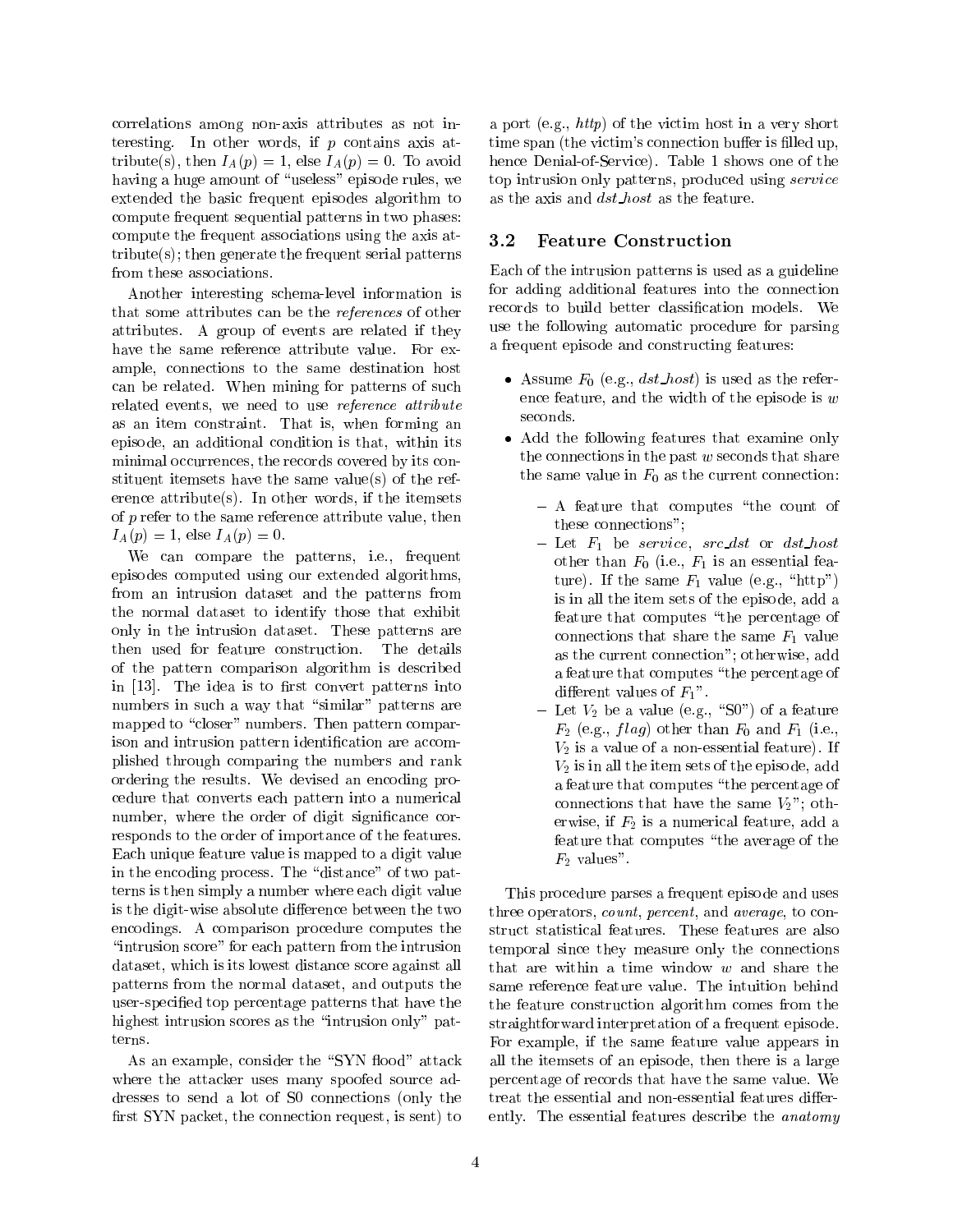Table 1: Example Intrusion Pattern

| Frequent Episode                                                                            | Meaning                                                  |
|---------------------------------------------------------------------------------------------|----------------------------------------------------------|
| (flag = S0, service = http, dst host = victim), 93% of the time, after two http connections |                                                          |
| $(flag = S0, service = http, dst host = victim)$                                            | with $S0$ flag are made to host <i>victim</i> , within 2 |
| $\rightarrow$ (flag = S0, service = http, dst_host = victim)                                | seconds from the first of these two, the third           |
| [0.93, 0.03, 2]                                                                             | similar connection is made, and this pattern             |
|                                                                                             | occurs in $3\%$ of the data                              |

of an intrusion, for example, \the same service (i.e., *port*) is targeted". The actual values, e.g., "http", is often not important because the same attack method can be applied to different targets, e.g., "ftp". On the other hand, the actual non-essential feature values, e.g.,  $flag = S0$ , often indicate the *invariant* of an intrusion because they summarize the connection behavior according to the network protocols. The 3.3.1 "SYN flood" pattern shown in Table 1 results in the following additional features: a count of connections to the same  $dst\_host$  in the past 2 seconds, and among these connections, the percentage of those that have the same service, and the percentage of those that have the "S0"  $flag.$ 

## 3.3 Constructing Efficient Models

A detection model is deemed efficient if its (analysis and ) detection delay, or computational cost, is small enough for the model to keep up with the run-time data streams (i.e., it can detect and respond to an intrusion before much damage is done). The computational cost of a model is derived mainly from the costs of computing the required features. The feature cost includes not only the time required for computing its value, but also the time delay of its readiness (i.e., when it can be computed).

We partition features into three relative cost levels. Level 1 features, e.g., service, are computed using at most the first three packets (or events) of a connection (or host session). They normally require only simple recording. Level 2 features are computed in the middle or near the end of a connection using information of the current connection only. They usually require just simple book keeping. Level 3 features are computed using information from all connections within a given time window of the current connection. They are often computed as some aggregates of the level 1 and 2 features. We assign qualitative values to these cost levels, based on our run-time measurements with a prototype system we have developed using Network Flight Recorder (NFR)  $[17]$ : level 1 cost is 1 or 5; level 2 cost is 10; and level 3 cost is 100. It is important to note that level 1 and level 2 features must be computed individually. However, because all level 3 features require iteration through the entire set of connections in a given time window, they can all be computed at the same time, in a single iteration. This saves computational cost when multiple level 3 features are computed for analysis of a given connection.

## A Multiple Model Approach

In order to reduce the computational cost of a detection model, the low cost features should be used whenever possible while maintaining a desired accuracy level. Our approach is to build multiple models, each using features from different cost levels. Low cost models are always evaluated first by the IDS, and high cost models are used only when the low cost models can not predict with sufficient accuracy. We use a multiple ruleset approach based on RIPPER.

Before discussing the details of our approach, it is necessary to outline the advantages and disadvantages of the different forms of rulesets that RIPPER can generate: ordered or un-ordered.

Ordered Rulesets An ordered ruleset has the form "if  $r_1$  then  $i_1$  elseif  $r_2$  then  $i_2, \ldots$ , else default". Before learning rules from a dataset, RIP-PER first heuristically orders the classes by one of the following methods:  $+freq$ , increasing frequency;  $-freq$ , decreasing frequency; given, a userdefined ordering;  $mdl$ , minimal description length heuristics to guess an optimal ordering. After arranging the classes, RIPPER finds rules to separate  $class_1$  from classes  $class_2, \ldots, class_n$ , then rules to separate  $class_2$  from classes  $class_3, \ldots, class_n$ , and so on. The final class  $class_n$  will become the default class. The end result is that rules for a single class will always be grouped together, but rules for  $class_i$  are possibly simplified, because they can assume that the class of the example is one of  $class_i, \ldots, class_n$ . If an example is covered by rules from two or more classes, this conflict is resolved in favor of the class that comes first in the ordering.

An ordered ruleset is usually succinct and efficient. Evaluation of an entire ordered ruleset does not require each rule to be tested, but proceeds from the top of the ruleset to the bottom until any rule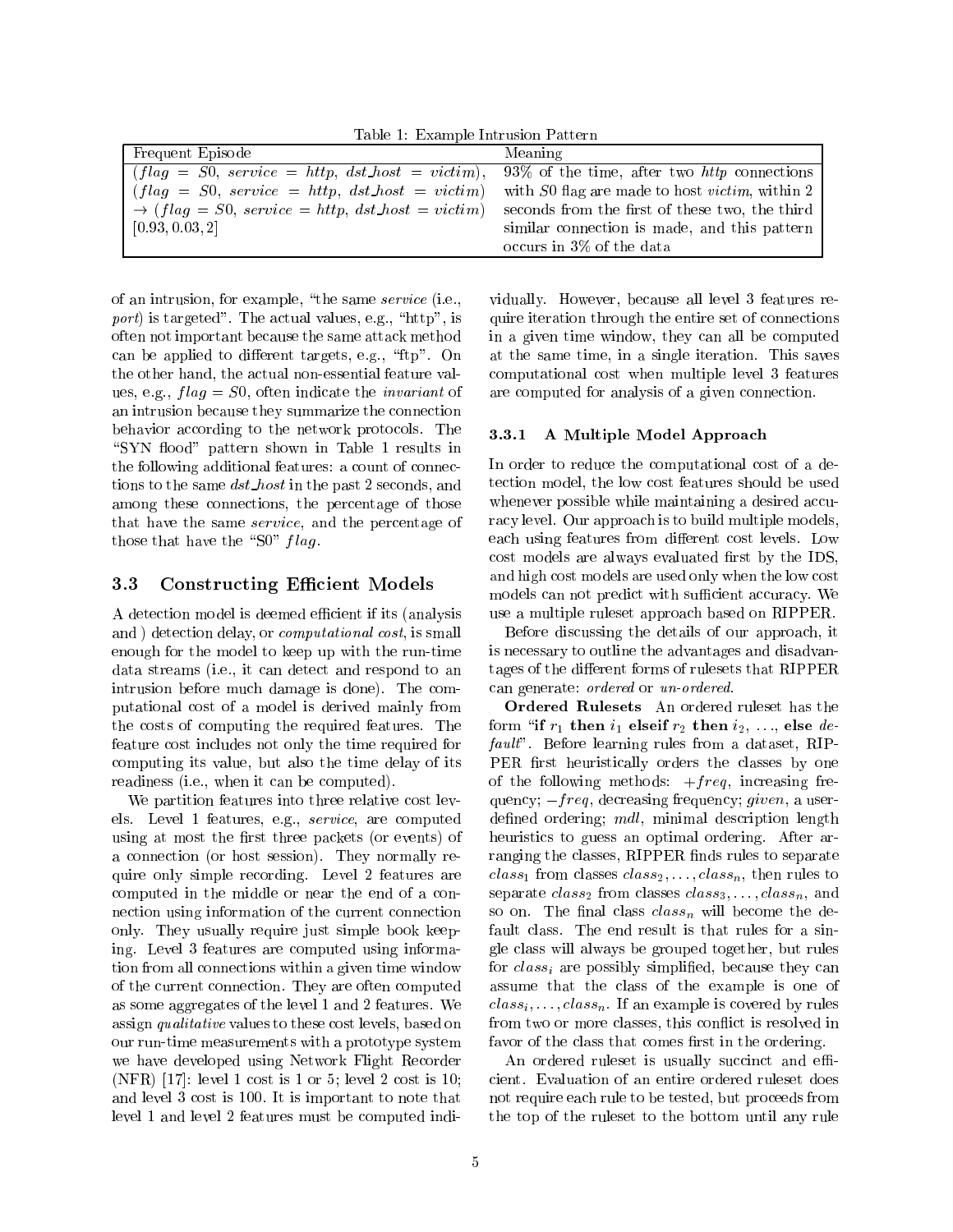evaluates to true. The features used by each rule can be computed one by one as evaluation proceeds. The computational cost to evaluate an ordered ruleset for a given connection is the total cost of computing unique features until a prediction is made. In any reasonable network environment, most connections are *normal*. A  $-$ *f req* ruleset is most likely lowest in computational cost and accurate in identifying normal connections since the top of the ruleset classifies *normal*. On the contrary, a  $+freq$  ruleset would most likely be higher in computational cost but more accurate in classifying intrusions than  $-\text{freq}$  since the rules et identifies intrusions from normal con<del>nections and normal is the bottom de-</del> fault rule. Depending on the class order, the performances of *given* and *mdl* will be in between those of  $-freq$  and  $+freq$ .

Un-ordered Rulesets An un-ordered ruleset has at least one rule for each class and there are usually many rules for frequently occurring classes. There is also a default class which is used for prediction when none of these rules are satisfied. Unlike ordered rulesets, all rules are evaluated during prediction and conflicts are broken by using the most accurate rule. Un-ordered rulesets, in general, contain more rules and are less efficient in execution than  $-freq$  and  $+freq$  ordered rulesets, but there are usually several rules of high precision for the most frequent class, normal.

With the advantages and disadvantages of ordered and un-ordered rulesets in mind, we propose the following multiple ruleset approach:

- We first generate multiple training sets  $T_1,\ldots,T_4$  using different feature subsets.  $T_1$  4 uses only cost 1 features.  $T_2$  uses features of costs 1 and 5, and so forth, up to  $T_4$ , which uses all available features.
- Rulesets  $R_1,\ldots,R_4$  are learned using their respective training sets.  $R_4$  is learned as either  $+freq$  or  $-freq$  ruleset for efficiency, as it may contain the most costly features.  $R_1,\ldots,R_3$  are learned as either  $-freeq$  or un-ordered rulesets, as they will contain accurate rules for classifying normal connections, and we filter normal as early as possible to reduce computational cost.
- A precision measurement  $p_r$  is computed for  $q_a$ every rule, r, except for the rules in  $R_4$ .
- A threshold value  $\tau_i$  is obtained for every single class. It determines the tolerable precision

required in order for a classication to be made by any rules t except for  $R_4$ .

In real-time execution, the feature computation and rule evaluation proceed as follows:

- $R_1$  is evaluated and a prediction *i* is made.
- If  $p_r \geq \tau_i$ , the prediction i will be fired. In this case, no more features will be computed and the system will examine the next connection. Otherwise, additional features required by  $R_2$ are computed and  $R_2$  will be evaluated.
- Evaluation will continue with  $R_3$ , followed by  $R_4$ , until a prediction is made. The evaluation of  $R_4$  does not require any firing condition and will always generate a prediction.

The computational cost for a single connection is the total computational cost of all unique features used before a prediction is made. If any level 3 features (of cost 100) are used at all, the cost is counted only once since all level 3 features are calculated in one function call.

The precision and threshold values can be obtained during model training from either the training set or a separate hold-out validation set. Threshold values are set to the precisions of  $R_4$  for each class on that dataset since we want to reach the same accuracy as  $R_4$ . Precision of a rule can be obtained easily from the positive,  $p$ , and negative,  $n$ , counts of a rule,  $\frac{r}{n+n}$ . The threshold value will, on average, ensure that the predictions emitted by the first three rulesets are not less accurate than using  $R_4$  alone.

# Experiments and Results

In this section, we describe our experiments in building intrusion detection models on the dataset from the 1998 DARPA Intrusion Detection Evaluation Program, prepared by MIT Lincoln Lab [14].

## 4.1 The DARPA Data

We were provided with about 4 gigabytes of compressed tcpdump [7] data of 7 weeks of network traf fic. The data can be processed into about 5 million connection records of about 100 bytes each. The data contains the content (i.e., the data portion) of every packet transmitted between hosts inside and outside a simulated military base – Ine data con-

<sup>&</sup>lt;sup>1</sup> Precision describes how accurate a prediction is. If  $P$  is the set of predictions with label  $i$  and  $W$  is the set of instances with label  $i$  in the data set, by definition,  $p = \frac{p}{|P|}$ .

 $^{2}$ Disclaimer: We are in no position to endorse any claim that this DARPA dataset reflects a "typical" real-world environment. We used it in our study because it is the only available comprehensive dataset with various normal background traffic conditions and a large number of attacks.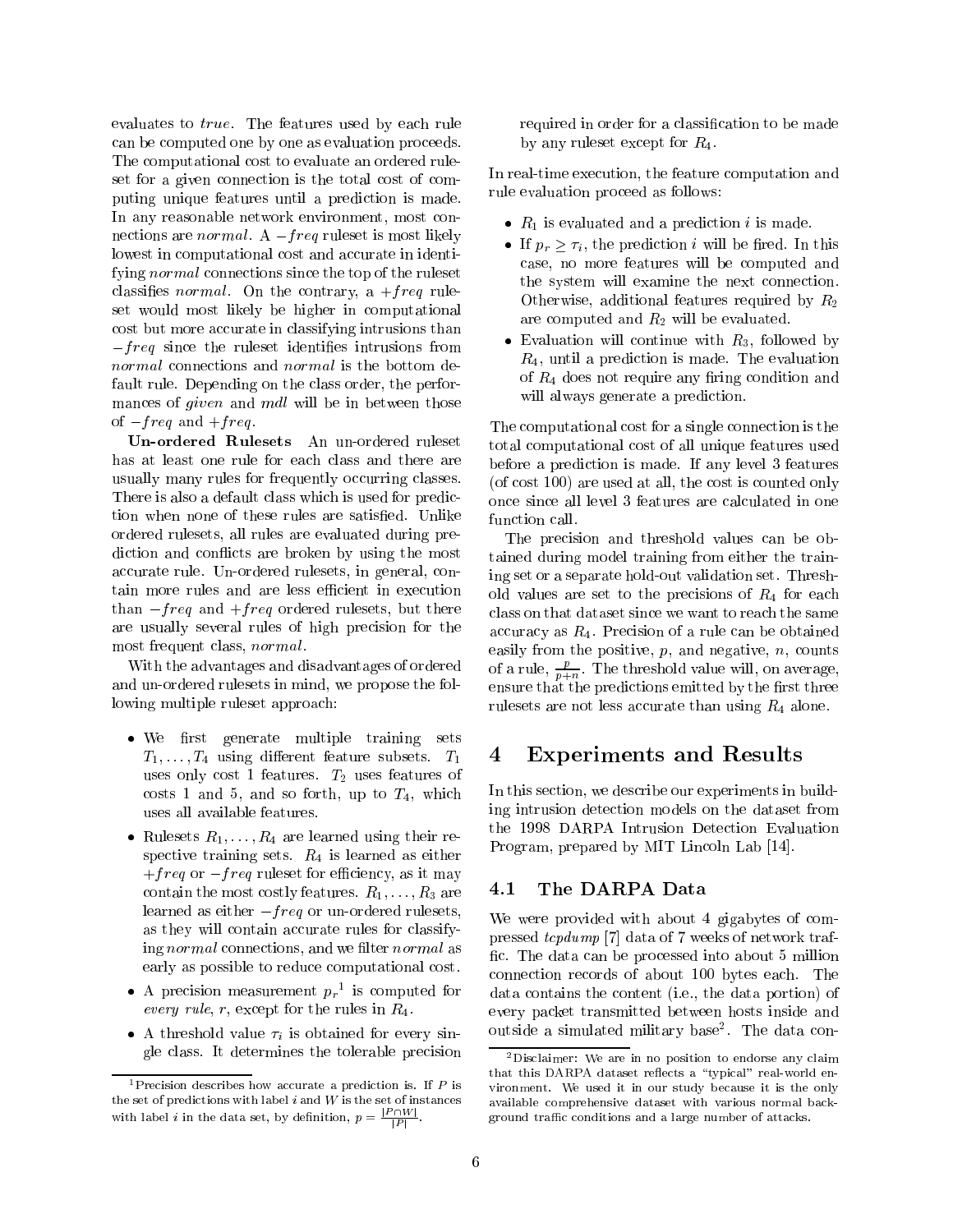tains four main categories of attacks: DoS, denialof-service, e.g., SYN flood; R2L, unauthorized access from a remote machine, e.g., guessing password; U2R, unauthorized access to local root privileges by a local unprivileged user, e.g., buffer-overflow  $\frac{5}{8}$ by a local unprivileged user, e.g., buffer-overflow attacks; and PROBING, surveillance and probing, e.g., port-scan.

We preprocessed the binary tcpdump packet data into ASCII connection records each with a set of intrinsic features, i.e., duration, source and destination hosts, service, number of bytes transferred, and a flag that signifies normal or error conditions (e.g., " $\mathrm{S}0$ ") of connection. This set of features are commonly used in many different network analysis tasks (other than intrusion detection).

#### 4.2 **Feature and Model Construction**

We participated in the official 1998 DARPA Intrusion Detection Evaluation. The 7 weeks of connection data is training data, and can be labeled using the provided "truth files". Due to constraints in time and data storage space, we did not include all connection records in pattern mining and model learning. We instead extracted all the connection records that fall within a surrounding time window of plus and minus 5 minutes of the whole duration of each attack to create a dataset for each attack type, e.g., SYN flood and port-scan. We also extracted sequences of normal records to create an aggregate normal dataset that has the same distribution as the original dataset.

For each attack type, we performed pattern mining and comparison using its intrusion dataset and the normal dataset. We constructed features according to the top 20% intrusion-only patterns of each attack type. Here we summarize the automatically constructed temporal and statistical features:

- The "same host" feature that examine only the connections in the past 2 seconds that have the same destination host as the current connection: the count of such connections, the percentage of connections that have the same service as the current one, the percentage of different services, the percentage of SYN errors, and the percentage of REJ (i.e., rejected connection) errors;
- The "same service" features that examine only the connections in the past 2 seconds that have the same service as the current connection: the count of such connections, the percentage of different destination hosts, the percentage of SYN errors, and the percentage of REJ errors.



Figure 1: The Overall Detection Performance

 $\frac{1}{2}$  February is the Model Construction of  $\frac{1}{2}$  supervisors that mirror structures that mirror We call these the "time-based traffic" features for connection records. In order to detect "slow" PROBING attacks, we sorted the connection records by destination hosts, then mined patterns and conthe "time-based traffic" features.

> We discovered that unlike most of the DoS and PROBING attacks, the R2L and U2R attacks do not have any intrusion-only frequent patterns. This is because most of the DoS and PROBING attacks involve sending a lot of connections to some host(s) in a very short period of time, and therefore can have frequent sequential patterns that are different from the normal traffic. The R2L and U2R attacks are embedded in the data portions of the packets and normally involve only a single connection. Therefore, it is unlikely that they can have any unique frequent traffic patterns. We instead used domain knowledge to construct a set of "content" features to indicate whether the connection contents suggest suspicious behavior (see [11] for details).

## 4.2.1 Results

We briefly report the performance of our detection models as evaluated by MIT Lincoln Lab [14] (see [11] for more detailed results). We trained our intrusion detection models, using the 7 weeks of labeled data, and used them to make predictions on the 2 weeks of unlabeled test data (i.e., we were not told which connection is an attack). The test data contains a total of 38 attack types, with 14 types in test data only (i.e., our models were not trained with instances of these attack types, hence these are considered as "new" attack types).

Figure 1 shows the ROC curves of the detection models on all intrusions. We compare here our models with other participants (denoted as Group 1 through 3, group 2 did not cover all intrusions) in the DARPA evaluation program3 . These participating

<sup>&</sup>lt;sup>3</sup>The tested systems produced binary output, hence, the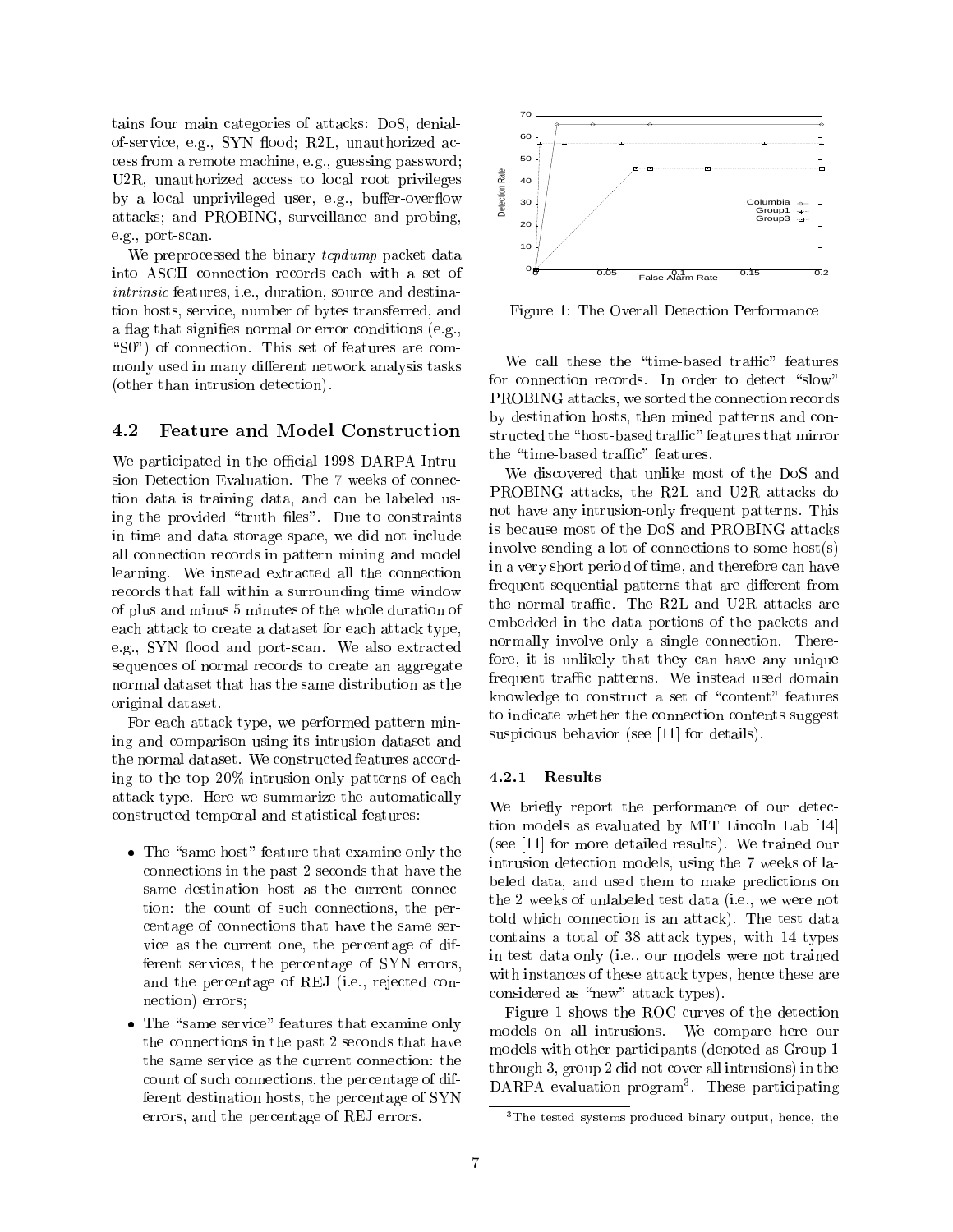|          |        | 土 士 士一                           |                 |
|----------|--------|----------------------------------|-----------------|
| CompCost | 104.30 | 4.91 <sub>v</sub>                | $3.59\sqrt{}$   |
| %rdc     | na     | 95.23%                           | 96.56%          |
|          |        |                                  |                 |
|          |        | 土土土土                             |                 |
| CompCost | 190.93 | 4.93                             | 4.85 $\sqrt{ }$ |
| %rdc     | na     | 97.42%                           | 97.46%          |
|          |        | $\sqrt{2}$ significantly reduced |                 |

Table 2: Average CompCost Per Connection

groups used pure knowledge engineering approaches. We can see from the figure that our detection model has the best overall performance, under the "acceptable" false alarm rate (under 0:02%). However, an overall detection rate of below 70% is hardly satisfactory in a mission critical environment.

## 4.3 Computational Cost Reduction

We compute both a single model and multiple models on the same DARPA dataset and compare their computational cost and accuracy. We measure the expected computational costs, denoted as Com $pCost$ , in our experiments. The expected computational cost over all occurrences of each connection class and the average computational cost per connection over the entire test set are determined by the entire test set are determined by the entire test set are determined by the entire test set are determined by the entire test set are determined by the entire t  $\frac{\sum_{c \in S_i} CompCost(c)}{|S_i|}$  and  $\frac{\sum_{c \in S} CompCost(c)}{|S|}$ , respectively, where <sup>S</sup> is the entire test set, <sup>i</sup> is a connection class, and  $S_i$  represents all occurrences of i in S. In all of our reported results,  $CompCost(c)$  is computed as the sum of the feature computation costs of all unique features used by all rules evaluated until a prediction is made for connection c.

## 4.3.1 Results

In presenting our results, we use  $+$ ,  $-$  and  $\pm$  to represent  $freq, -freq$  and un-ordered rulesets, respectively. A multiple model approach is denoted as a sequence of these symbols. For example,  $--$ indicates that all 4 rulesets are  $-freq$ .

Table 2 shows the average computational cost per connection for a single classifier approach  $R_4$  (– or +) and the respective multiple model approaches  $(\pm \pm \pm -, - - - - \text{or } \pm \pm \pm +, - - - +).$  The first row below each method is the average CompCost per connection and the second row is the re-

|                 |                | CompCost       |                                     | Accuracy         |                  |
|-----------------|----------------|----------------|-------------------------------------|------------------|------------------|
|                 | $\overline{+}$ | 士士士士           |                                     | $\overline{+}$   | 士士 士王            |
| normal          | 190.99         | 4.18           | TP                                  | 0.99             | 0.99             |
|                 |                |                | $\boldsymbol{p}$                    | 0.99             | 0.99             |
| back            | 75             | $\overline{7}$ | $\overline{TP}$                     | 1.0              | 1.0              |
|                 |                |                | $\frac{p}{TP}$                      | 1.0              | 1.0              |
| buffer overflow | 175            | 75             |                                     | 1.0<br>1.0       | 1.0<br>1.0       |
|                 |                |                | $\boldsymbol{p}$<br>TP              | 1.0              | 0.885            |
| ftp write       | 146            | 60.5           | $\overline{p}$                      | 1.0              | 1.0              |
|                 |                |                | $\tau_P$                            | 0.91             | 0.91             |
| guess_passwd    | 191            | 37             | $\boldsymbol{p}$                    | 1.0              | 1.0              |
|                 |                |                | TP                                  | 1.0              | 0.83             |
| imap            | 181            | 95.3           |                                     | 1.0              | 1.0              |
| ipsweep         | 191            | $\mathbf{1}$   | $\frac{p}{TP}$                      | 0.99             | 0.99             |
|                 |                |                | $\frac{p}{TP}$                      | 1.0              | 1.0              |
| land            | 191            | $\mathbf{1}$   |                                     | 1.0              | 1.0              |
|                 |                |                | $\overline{p}$                      | 1.0              | 1.0              |
| load_module     | 168.78         | 67             | $\overline{TP}$                     | $\overline{1.0}$ | $\overline{1.0}$ |
|                 |                |                | $\frac{p}{TP}$                      | 0.9              | 1.0              |
| multihop        | 182.43         | 88.42          |                                     | 1.0              | 1.0              |
|                 |                |                | $\frac{p}{TP}$                      | 0.88             | 0.88             |
| neptune         | 191            | $\mathbf{1}$   |                                     | 1.0              | $\overline{1.0}$ |
|                 |                |                | $\boldsymbol{p}$<br>$\overline{TP}$ | 1.0              | 1.0              |
| nmap            | 191            | $\mathbf{1}$   |                                     | 1.0<br>1.0       | 1.0<br>1.0       |
|                 |                |                | $\overline{p}$<br>$\overline{TP}$   | 1.0              | 1.0              |
| perl            | 151            | 77             |                                     | 1.0              | $1.0\,$          |
| phf             | 191            | $\mathbf{1}$   | $\frac{p}{TP}$                      | $\overline{1.0}$ | 1.0              |
|                 |                |                |                                     | 1.0              | 1.0              |
| pod             | 191            | $\mathbf{1}$   | $\frac{p}{TP}$                      | 1.0              | 1.0              |
|                 |                |                | $\boldsymbol{p}$                    | 0.98             | 0.98             |
| portsweep       | 191            | $\mathbf{1}$   | $\overline{TP}$                     | 0.99             | 0.99             |
|                 |                |                | $\frac{p}{TP}$                      | 1.0              | 1.0              |
| rootkit         | 155            | 54.2           |                                     | 1.0              | 0.6              |
|                 |                |                | р                                   | 0.77             | 1.0              |
| satan           | 191            | $\mathbf{1}$   | $\overline{TP}$                     | 1.0              | 0.98             |
|                 |                |                | $\frac{p}{TP}$                      | 0.99             | 0.99             |
| smurf           | 191            | $\mathbf{1}$   |                                     | 1.0              | $\overline{1.0}$ |
|                 |                |                | $\boldsymbol{p}$<br>TР              | 1.0              | 1.0              |
| spy             | 191            | 21.5           |                                     | 1.0<br>1.0       | 1.0<br>1.0       |
|                 |                |                | $\frac{p}{TP}$                      | $\overline{1.0}$ | 1.0              |
| teardrop        | 191            | $\mathbf{1}$   |                                     | 1.0              | 1.0              |
|                 |                |                | $\frac{p}{TP}$                      | 0.99             | 0.99             |
| warezclient     | 191            | 82.9           | $\overline{p}$                      | 1.0              | $1.0\,$          |
|                 |                |                | $\overline{TP}$                     | 0.6              | 0.6              |
| warezmaster     | 191            | 87             | $\overline{p}$                      | 1.0              | 1.0              |
|                 |                |                |                                     |                  |                  |

duction  $(\%$ *rdc*) by the multiple model over the respective single model,  $\frac{Sinale}{\text{N}} \times 100\%$ . As clearly shown in the table, there is always a significant reduction by the multiple model approach. In all configurations, the reduction is more than  $95\%$ . An average CompCost of no greater than 5 means that in practice we can classify most connections by examining the first three packets of the connection at most 5 times. This signicant reduction is due to the fact that  $R_1, R_2$  and  $R_3$  are very accurate in filtering normal connections (including intrusions not worthy of response and re-labeled as normal), and a majority of connections in real network environments are normal. Our multiple model approach thus computes more costly features only when they

### Table 3: Precision/Recall for Each Connection Class

ROC's are not continuous. In fact, they should just be data points, one for each group. Lines are connected for display and comparison purposes.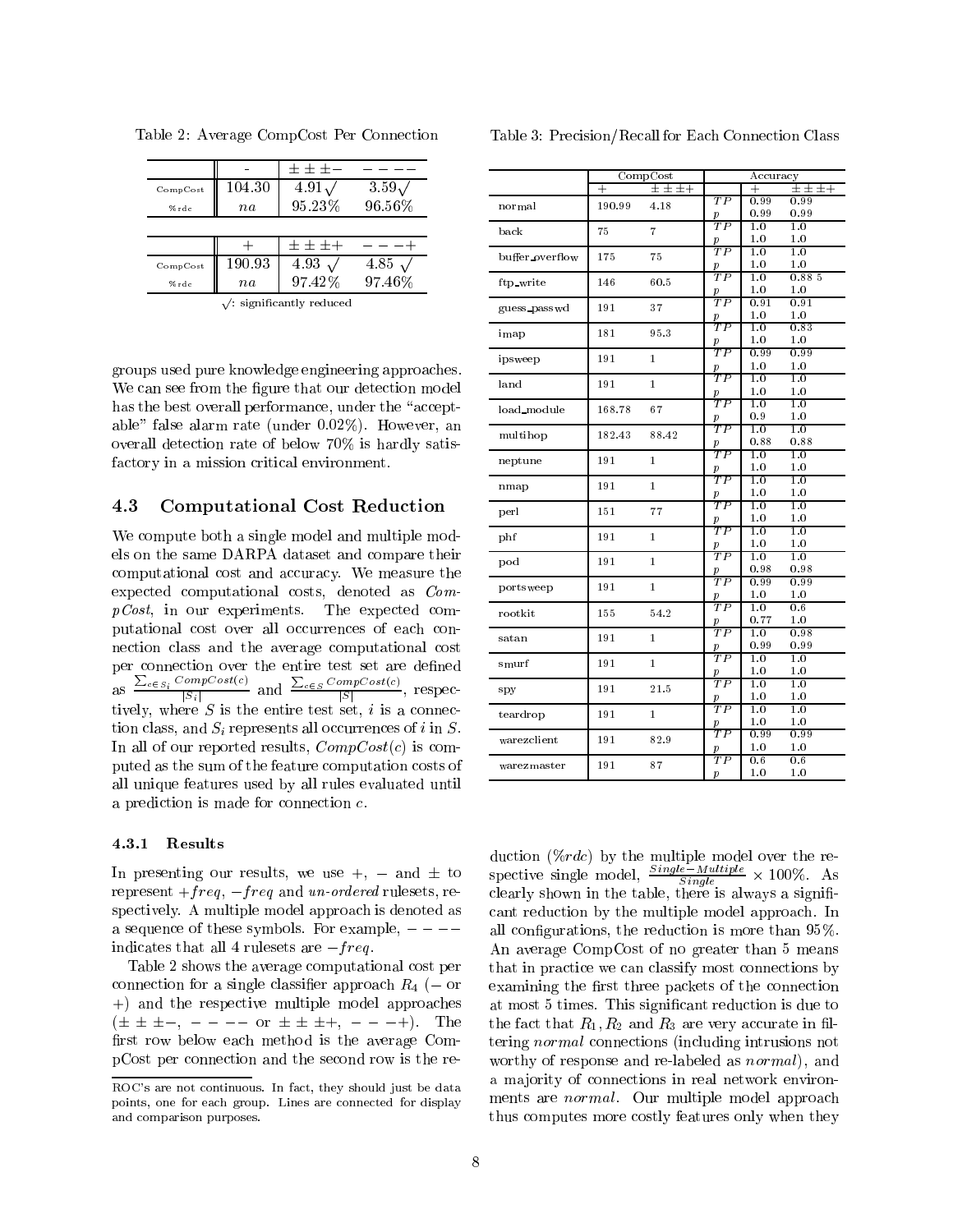are needed. This is shown in the first two columns of Table 3, which lists the detailed average CompCost for each connection class for  $+$  and  $\pm \pm \pm +$ .

Detailed precision and IP<sup>-</sup> rates of four sample ene models are shown in last two columns of Table 3 for different connection classes. The values for the single classier and multiple classier methods are very close to each other. This shows that the coverage of the multiple classier method is similar to those of the corresponding single classifier method.

### $\overline{5}$ Discussion

We have presented how data mining approaches can be applied to system audit data to construct features and models for intrusion detection. The main benefit is that, instead of using the unreliable expert knowledge to manually construct detection models, we can semi-automatically compute (or mine), from a large amount of data, more accurate models. An official evaluation showed that our mined models performed very well when compared with purely knowledge-engineered models. Our experiments also showed that our multiple-model approach can be used to construct models with less computational cost while maintaining accuracy. We are developing a real-time system to verify that this approach can indeed reduce run-time detection delay.

There are limitations in our current approaches, which present research opportunities and challenges.

Our data mining approaches compute only the \frequent" patterns of connection records. Many intrusions, e.g., those that embed all activities within a single connection, do not have frequent patterns in connection data. Some of these intrusions have frequent patterns in packet data. However, there is no fixed format of packet data contents, and hence we cannot use our (attribute-based) data mining programs. Free text mining algorithms are needed for packet data. Still, some of these intrusions in volve only a single event (e.g., one command), and hence leave no frequent patterns even in packet data. Thus, we need algorithms capable of mining rare and unexpected patterns for these intrusions.

We had hoped that the features we constructed would be general enough so that new variations of known intrusions can also be detected by our misuse detection models. The results from the 1998 DARPA evaluation showed that our models were able to detect a large percentage of new PROBING and U2R attacks because these attacks have relatively limited variances. However, our models were not as effective for new  $DoS$  and  $R2L$  attacks because they exploit the weaknesses of a large number of different services (hence a wide variety of behavior) [11]. We need *anomaly detection* models to detect new attacks. Anomaly detection is much more challenging than misuse detection. False alarm may not be avoided because a new (or previously not observed) normal activity can trigger an alarm. In the real world, the false alarm rate has to be extremely low (given the huge number of connections) for the system to be acceptable to human operators<sup>5</sup>.

There is an increasing trend of distributed and coordinated attacks. Merging audit data from different sites is not efficient, and may not be possible due to legal constraints. We need correlation algorithms capable of merging alarms (i.e., detection outcomes) from different sources.

# 6 Conclusion

Intrusion detection is a real-world application area critical to the well-being of our society. Based on the characteristics of system audit data, we developed specialized data mining algorithms to construct features and detection models. Our experiments showed that the mined models are accurate (compared with expert system) and efficient.

There are still many open problems. We as researchers must take up these opportunities and challenges, and make contributions to both data mining and intrusion detection.

# Acknowledgments

This research has been supported in part by DARPA (F30602-96-1-0311 and F30602-00-1-0603).

Many thanks to Sal Stolfo and members of his Columbia research team for all the guidances and helps. We also wish to thank all the *open-minded* researchers in security and data mining who gave us encouragements and good suggestions at the early stage of our research.

# References

[1] R. Agrawal, T. Imielinski, and A. Swami. Mining association rules between sets of items in

<sup>4</sup>Unlike precision, TP rate describes the fraction of oc currences of a connection class that were correctly labeled. Using the same notation as in the definition of precision,  $TP = \frac{1}{|W|}$ .

<sup>5</sup>A recent industry survey found that, on average, an operator spends one hour to investigate an alarm